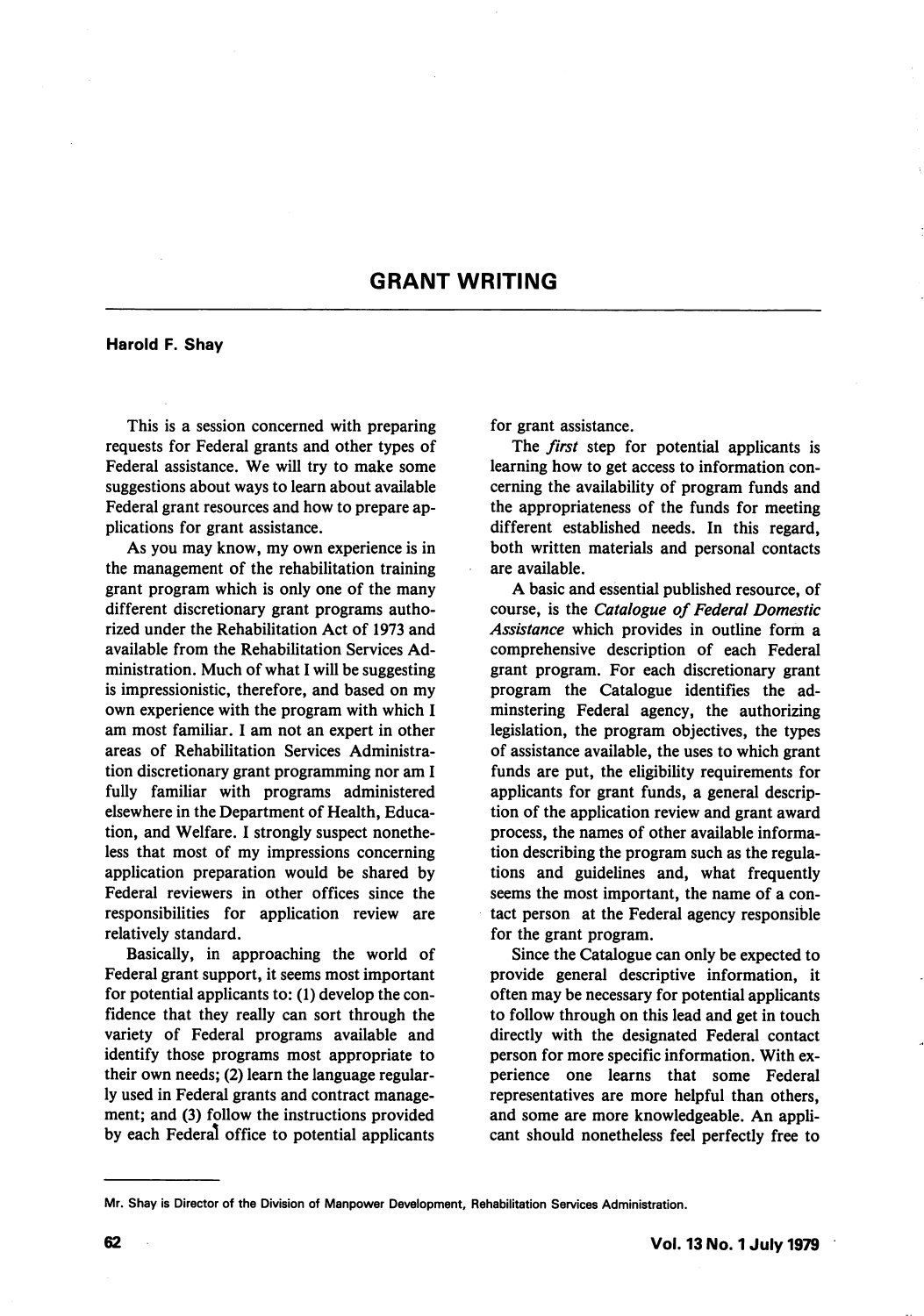contact Central Office or Regional Office Federal agency personnel as much as necessary to ensure that his questions have been answered sufficiently to enable him to deter mine whether he wishes to take the risks in volved in submitting an application. Developing a working relationship with the Federal contact person can assist tremendously in reducing confusion about technical aspects of each program.

While the Catalogue of Federal Domestic Assistance provides general background infor mation about grant programs, for the past few years the Federal Register has been used to announce very specific information about the competition for Federal grant funds. Under this procedure a Notice is published announc ing the competition for grant funds under a specific program and ensuring that each poten tial applicant throughout the country has an equal opportunity to participate in the com petition. Grant decisions are made within an open and structured system of competition and the Federal Register Notice is used to describe the terms under which the competition is to be conducted. The Federal Register Notice should therefore be read very carefully because in so doing the applicant will learn whether the pro gram is appropriate to his needs and whether it is worth his time to apply.

Any Notice covering a Rehabilitation Ser vices Administration program, for example, will start with a description of the purpose of the program. The Federal Register Notice will also identify eligible applicants and indicate the total amount of funding which is available. To be helpful, a Notice should indicate the amount of funds which has actually been ap propriated and how much of this amount is earmarked for continuation grant costs. In this way, the amount of funding clearly available for competitive applications will be known.

Each Notice is also expected to identify pro gram priorities. In some Federal grant pro grams, applications are reviewed only if they fall under one of the established priorities listed in the Federal Register, In other cases, applications not falling under established priorities will be reviewed and funded only after decisions have been made about applica

tions submitted under designated priority areas. In general, however, it is best for an ap plicant to submit an application which does in fact respond to one of the specific priorities defined in the Federal Register Notice.

The Federal Register Notice also indicates the extent of grantee participation in the costs of the project which is generally expected. The application submittal procedure is, of course, also described. In the rehabilitation training grant program, some applications are sub mitted directly to Central Office in Washing ton and the others are submitted to one of the Regional Offices, according to instructions in the Federal Register, An application which is sent to the wrong office will generally end up where it should be but an applicant makes so much better an impression if he manages to send it to the right place himself.

In the case of grant applications submitted under the Rehabilitation Act of 1973, the Notice will also indicate whether the State vocational rehabiliation agency is to receive a copy of the application and whether State vocational rehabilitation agency approval is necessary.

Especially important is the fact that Notices list the evaluative criteria against which all ap plications are reviewed. Applications are reviewed according to a common set of criteria and these criteria are shared with all potential applicants before any applications are written. Obviously, an applicant should be conscious of these criteria when he is preparing his pro posal and should write his proposal accord ingly.

Finally, Notices indicate the deadline date after which applications will not be accepted. Every effort is made to ensure the fairness of the competition and to maintain an equal op portunity for all applicants to receive grant funds. A very important way to protect the fairness of the competition is to ensure that the deadline dates are carefully observed. There really do not seem to be very many valid reasons for extending a deadline date for any applicant and in the rehabilitation grant pro gram, late applications are simply returned and are not reviewed.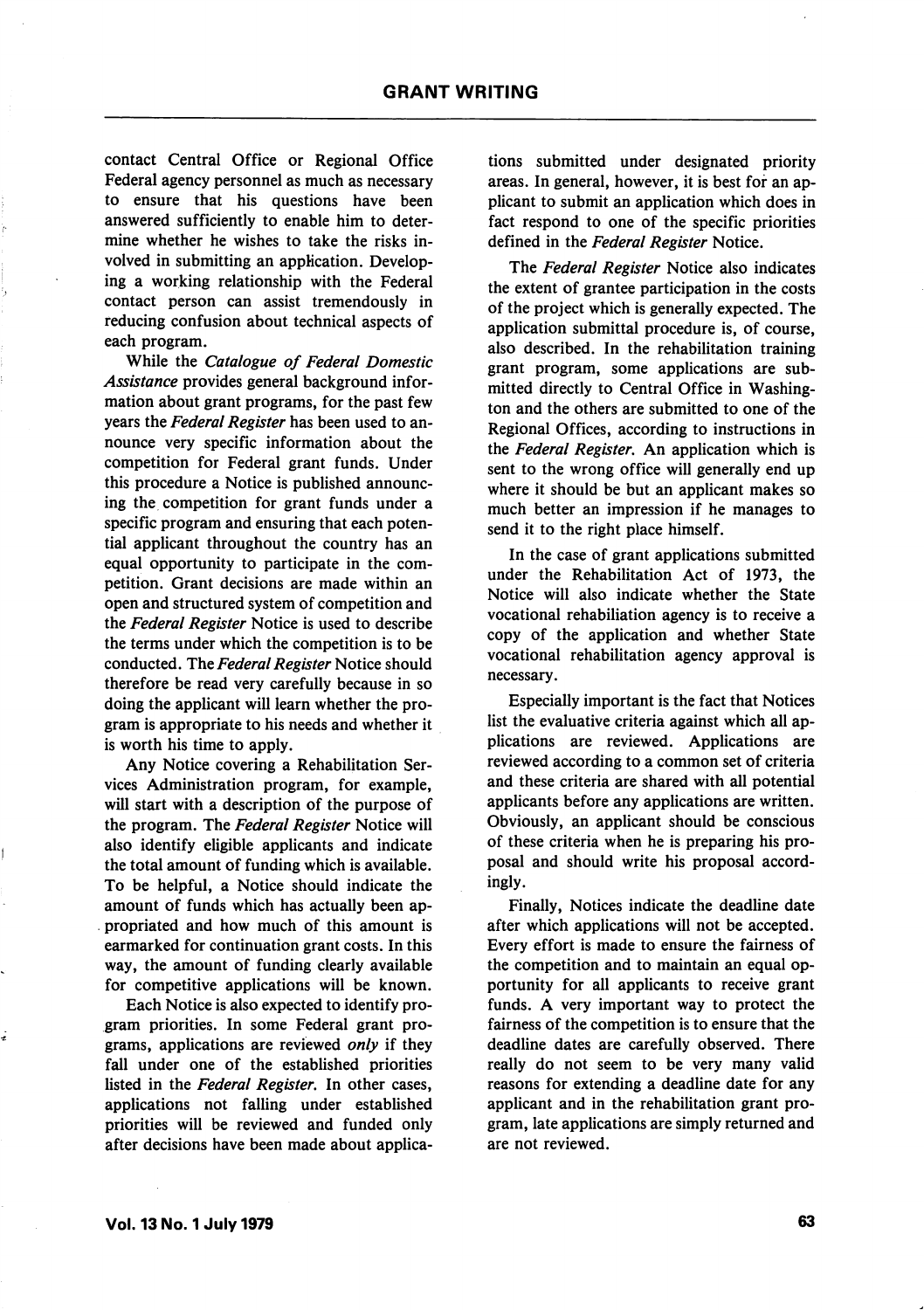During all phases of the information getting stage, Federal agencies officials can be con tacted and it is usually a good idea to do so. You should be sure, however, that you are discussing the program in which you are in terested with someone who really has some direct responsibility for its administration. You will sometime find yourself talking with someone who is in the Federal agency ad ministering the program but is really no better informed about it than you are.

The *second* aspect of securing grant funds is learning some of the language you will be us ing. Two very basic terms—and ones which Federal officials themselves often confuse are "contract" and "grant".

A contract is "the procurement of a service to perform a specific activity where the Federal agency has identified a need, has determined the type of program needed to meet this need, has determined the expected outcomes for the project, has selected an acceptable cost range, and knows the length of time required to com plete the program". In the case of a contract, the funding agency has specified exactly what it wants, has usually announced its specifica tions in the Commerce Business Daily, and can be expected to a strong management control after the contract has been awarded.

A grant, on the other hand, is simply "a formal gift of money where all the require ments and specifications related to a contract, are not fully determined by the Federal agen cy". The idea for a grant is proposed by the applicant developing the proposal and the grantee has management control over the use of the funds, the methods to be used, and the timetable to be followed. Although some Federal officials try to blur the differences bet ween "contract" and "grant", the distinctions are quite clear and if you are awarded a grant, you should recognize your freedom to ad minister the grant in the manner approved by the Federal agency without the direct manage ment control evidenced in a contract.

Other terms which you will need to master include "authorization" and "appropriation", "budget period" and "project period" and "regulations" and "guidelines".

Both securing the information and learning

the language have been directed towards mak ing a decision as to whether to invest the resources necessary to apply for a grant. All applications involve a certain amount of risktaking but by following the instructions of the grant agency and showing some sensitivity to the people who will be reading the application, you can reduce some of the risks. The third step, therefore, is preparing the application. Obviously one of the variables involved in how favorably an application is reviewed by the granting agency is how well it is written. Reviewers attempt to get beyond the quality of writing and into more substantive aspects of the proposal itself but it is probably accurate to say that a well written proposal does better than one which is rambling and incoherent. Good application writing seems basically to in volve simple and direct sentences organized around a series of independent ideas and using language with which reviewers can be expected to be familiar.

Good application writing emphasizes specifics and gets directly to the point. Well written applications do not rely on lengthy at tachments to explain the proposal and refrain from incorporating charts and graphs unless they are simple and easily interpreted. Good application writing takes into consideration the attention span of the reviewers who have pro bably been asked to review a number of ap plications within a prescribed period of time. Conciseness and ease of comprehension are therefore essential qualities.

In writing an application, it is a good idea to follow very closely the format for narratives suggested by the granting agency. There is nothing so very special about the agency's sug gested format but following it ensures that all those elements against which the application will be evaluated will be covered in the pro posal.

The format for presenting an application varies somewhat from agency to agency and program to program. Certain general areas seem to be required in most proposals, however.

There is always, for example, a Statement of Needs. In completing this part of the pro posal, the applicant will wish to keep the state-